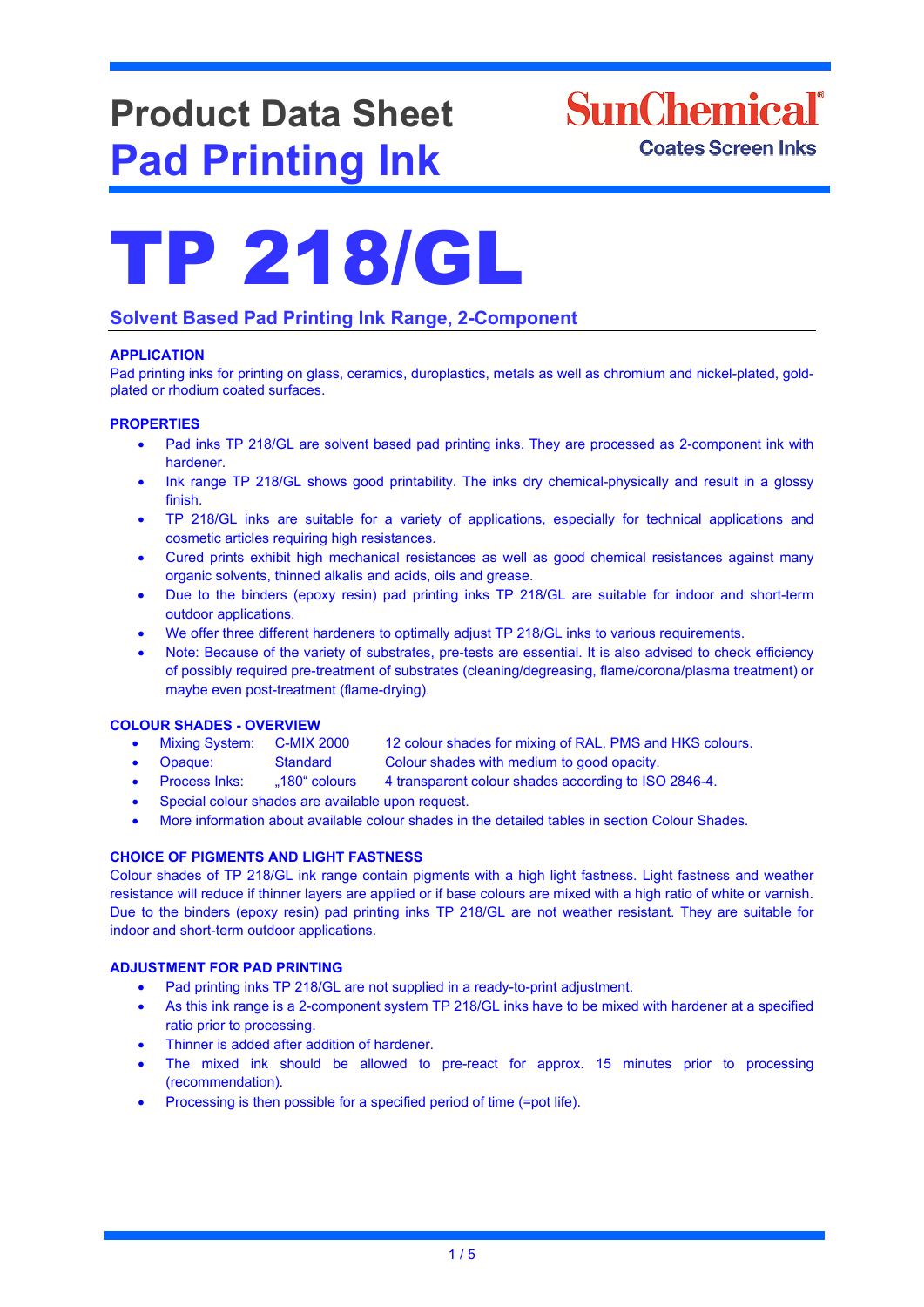#### **Hardener:**

| Pad printing inks TP 218/GL are mixed with hardener 20 : 1 (parts by weight ink : hardener).<br>For inks with none or low pigmentation hardener addition can be increased up to 10:1 to improve resistances.<br>The following hardeners are available: |                                                                                                                                                                                                                                                                   |  |  |  |
|--------------------------------------------------------------------------------------------------------------------------------------------------------------------------------------------------------------------------------------------------------|-------------------------------------------------------------------------------------------------------------------------------------------------------------------------------------------------------------------------------------------------------------------|--|--|--|
| <b>TP 219/GL</b>                                                                                                                                                                                                                                       | Good water resistance, limited solvent resistance.<br>Especially recommended, if only air drying $(>20^{\circ}C)$ is possible.<br>Oven-curing at 140°C/20 min. is possible                                                                                        |  |  |  |
| <b>TP 219/02-GL</b>                                                                                                                                                                                                                                    | Recommended, when oven curing $140^{\circ}$ C/ 20 – 30 minutes is possible.<br>Prints will show good water resistance and quite a good solvent resistance.<br>This hardener tends to yellowing and is therefore not recommended for light colours and<br>bronzes. |  |  |  |
| <b>TP 219/03-GL</b>                                                                                                                                                                                                                                    | For air ( $> 20^{\circ}$ C) and oven curing $140^{\circ}$ C/20 – 30 minutes.<br>Very good water and chemical resistance.<br>Preferred for metal/chromium surfaces.                                                                                                |  |  |  |

Hardeners are sensitive to humidity. Therefore, containers always have to be tightly closed.

#### **Pot life:**

- Ink mixed with hardener may only be processed within a limited period of time (=pot life)
- **Pot life of TP 218/GL + hardeners is approx. 8 h (at 20°C).**
- Higher temperatures will reduce pot life.
- We do not recommend processing the inks for longer than the pot life as adhesion and resistance properties will then continually deteriorate, even if the ink still seems to be liquid and processable.

#### **THINNERS / RETARDERS**

Depending on local conditions ink is adjusted to printing consistency by addition of 15 – 30 % by weight of thinner or retarder.

#### **Generally, the thinner suitable for TP 218/GL inks is Additive B!**

Depending on glass type and surface of the materials (e.g. contaminations) flow problems may occur. These can be improved with thinner VD10. Basically, however, substrates should be cleaned and degreased before printing. The additional products listed below should only be used if the required printing quality cannot be achieved using additive B (e.g. drying too slow or too fast).

#### For adjustment of pad inks TP 218/GL, the following products are available:

|                  |                                                                       | ັ່                                            |  |  |
|------------------|-----------------------------------------------------------------------|-----------------------------------------------|--|--|
| Thinner:         | <b>Additive C</b><br>O                                                | Extremely quick thinner, good solving power   |  |  |
|                  | <b>VD 10</b><br>O                                                     | Very quick thinner, mild                      |  |  |
|                  | <b>Additive B</b>                                                     | <b>Quick thinner, good solving power</b>      |  |  |
|                  | <b>Additive A</b><br>O                                                | <b>Standard thinner</b>                       |  |  |
|                  | <b>Additive U</b><br>$\circ$                                          | Standard thinner, free of cyclohexanone       |  |  |
|                  | <b>VD 60</b><br>Ő                                                     | <b>Slow thinner</b>                           |  |  |
| <b>Retarder:</b> | <b>TPD</b><br>Ő                                                       | <b>Very slow retarder</b>                     |  |  |
|                  | $\blacksquare$ Preferred<br>$O=$ If required                          |                                               |  |  |
| Note:            | For printing with thick and thin steel clichés sensitive to corrosion |                                               |  |  |
|                  | <b>Additive A/00</b><br>O                                             | Standard thinner with anti-corrosion additive |  |  |
|                  | <b>Additive B/00</b><br>Ő                                             | Quick thinner with anti-corrosion additive    |  |  |
|                  |                                                                       |                                               |  |  |

Depending on printing conditions, the products listed above can be mixed into the inks individually or as mixtures. Please note that depending on evaporation rate of the thinner/retarder used drying times may be longer.

Thinner/retarder should be mixed into the ink thoroughly using a mixer or agitator. In addition, inks should be stirred well prior to each processing to obtain a homogeneous dispersion of all ingredients.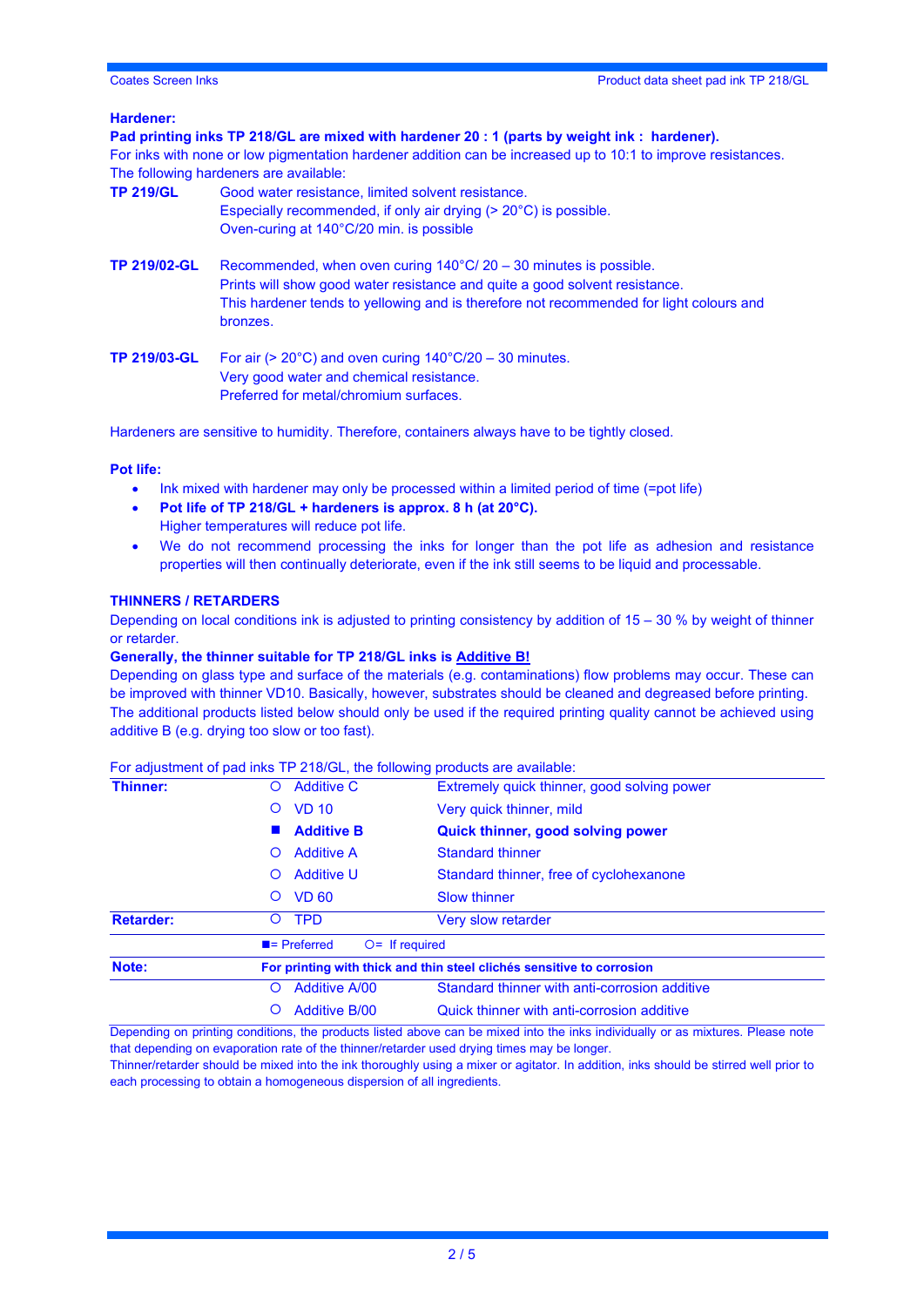#### **ADDITIONAL AUXILIARY AGENTS**

| <b>Application</b>        | <b>Product</b>            | <b>Addition in % by weight Additional Information</b> |                                 |
|---------------------------|---------------------------|-------------------------------------------------------|---------------------------------|
| Antistatic paste          | LAB-N 111420              | Max. 10%                                              | Possibly slightly reduced gloss |
| <b>Retarder paste</b>     | LAB-N 111420/VP Max. 10%  |                                                       | Possibly slightly reduced gloss |
| <b>Viscosity increase</b> | Thickening powder Max. 3% |                                                       | <b>Stir with mixer</b>          |
| <b>Matting</b>            | <b>Matting powder</b>     | Max. 5%                                               | <b>Stir with mixer</b>          |
| Flow agent                | VM 3                      | $1 - 5%$                                              | Do not overdose!                |

#### **OVERPRINTING**

Generally, it is not necessary to overprint TP 218/GL inks with varnish. However, overprinting to achieve an enhanced protection of ink layers is possible with TP 218/GL-E50. Overprinting should be carried out within <12 hours.

#### **BRONZE COLOURS, MIXING OF BRONZE INKS**

Bronze colours are available upon request.

Printers can mix bronzes themselves using bronze pastes B 75, B 76, B 77 and B 79 as well as bronze powder B 78-POWDER. For examples of colour shades please refer to our Bronze Colour Card.

These "B" bronze pastes and "B" bronze powder are mixed with bronze binder TP 218/B-GL or varnish TP 218/GL-E50 prior to processing.

| Mixing ratios in parts by weight: |  |                                                          |            |  |
|-----------------------------------|--|----------------------------------------------------------|------------|--|
|                                   |  | Gold bronze paste/powder to TP 218/B-GL or TP 218/GL-E50 | $= 1:3-4$  |  |
| Silver bronze paste               |  | to TP 218/B-GL or TP 218/GL-E50                          | $= 1: 4-5$ |  |

Contrary to AB and MG bronze colours, B bronzes are prone to oxidation (Exception B 78-POWDER). Therefore, they should be overprinted, e.g. with TP 218/GL-E50.

B 78-POWDER does not tend to oxidation. The pale copper shade will not darken with time. Colour of inks mixed with B 78-POWDER is similar to colour 78/AB as shown on our "bronze colour card".

Note: When overprinting bronze colours (B/ AB/ MG) with varnish or other colour shades it is essential to carry out pre-tests to check intermediate adhesion of the ink layers (fingernail test, tape test). Overprinting should be carried out within <12 hours.

#### **DRYING / HARDENER REACTION**

Mixture of TP 218/GL ink/hardener is a chemically-reactive system with a physical pre-drying.

- Ink dries physically by evaporation of solvents.
- Then the ink film cures by chemical cross-linkage reaction.
- **Drying and reaction temperature of hardener must be at least 20°C for all three types of abovementioned TP 219/GL hardeners!**

#### **Drying**

Drying times below are only approximate as drying properties depend on various factors:

- Type and amount of thinners/retarders used.
- Thickness of printed ink layer (single print, multi-layer print).
- Drying temperature.

Drying time is approx.  $10 - 15$  minutes at room temperature  $(20 - 25^{\circ})$ . Drying time with heat application (e.g. hot air fan) and air circulation is about 40 - 60 seconds.

Complete drying may take up to several hours, also depending on the substrate.

#### **Hardener Reaction**

Basically, the increased resistance properties of the printed ink film are only achieved after complete drying followed by chemical cross linkage reaction between ink and hardener. This cross linkage reaction depends on time and temperature. Until fully cured the minimum temperatures should not fall below 20°C. In addition, avoid high humidity.

Cross-linkage reaction will be much quicker using higher temperatures.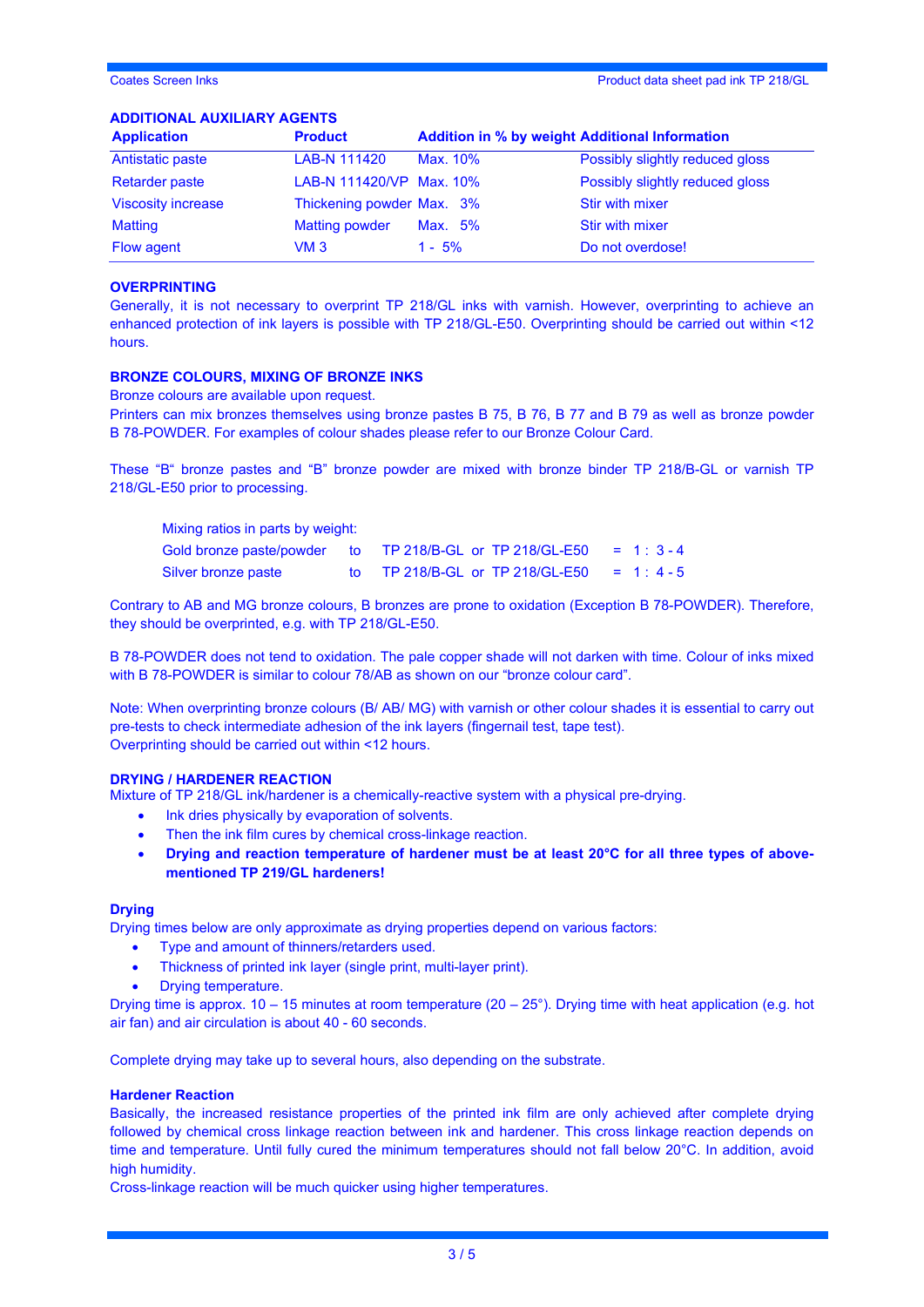## The following are guide values only:

| <b>Temperature</b>             |                        | Time approx. Condition of ink                                      | <b>Additional information</b>            |
|--------------------------------|------------------------|--------------------------------------------------------------------|------------------------------------------|
| $<$ 20 $^{\circ}$ C air drying |                        | Hardeners TP 219/GL, TP 219/02-GL or<br>TP 219/03-GL do not react! | Ink film will not achieve any resistance |
| 20°C air drying                | 20 min.<br>"touch-dry" |                                                                    | No resistance yet                        |
|                                | $<$ 12 h               | Still good overprintability                                        | No resistance yet                        |
|                                | >72 h                  | High degree of cross-linkage                                       | High resistances achieved                |
|                                | $>5$ days              | Maximum degree of cross-linkage                                    | Maximum resistances achieved             |
| 80°C oven curing               | approx. 5 min.         | Dry enough for overprinting                                        | No resistance yet                        |
|                                | 60 min.                | High degree of cross-linkage                                       | High resistance values achieved          |
| 140° oven curing               | 30 min.                | Maximum degree of cross-linkage                                    | Maximum resistance values achieved       |

#### **Resistance Tests**

Resistances should not be checked before the ink has fully cured/cross-linked: Drying with 20°C/5 days; 80°C/>60 minutes\* 140°C/30 minutes\* \*After oven curing allow a cooling time (room temperature 20°C) of at least 1h.

#### **CLICHÉ**

All commercial types of clichés (polymer, thin and thick steel, ceramic) are suitable for processing TP 218/GL inks.

Note: Standard shades 65, 65-HD, 17, 50 and 51 cannot be used for closed ink systems with a magnet holder as they contain pigments with iron oxide content.

#### **CLEANING**

The longer inks dry on clichés, pots and tools the harder will be their removal due to the chemical cross-linkage reaction. Therefore, always remove ink residues as soon as possible using our universal cleaning agents URS, URS 3 or thinner VD 40.

#### **PACK SIZE**

Pad printing inks TP 218/GL are delivered in 1 litre containers. Other pack sizes are available upon request.

#### **SHELF LIFE**

In closed original containers, TP 218/GL inks generally have a shelf life of 5 years from date of production. Hardeners TP 219/GL, TP 219/02-GL and TP 219/03-GL have a shelf life of 2 years from date of production, also in closed original containers.

For exact date of expiry, please refer to the label.

#### **SAFETY DATA SHEETS**

Read safety data sheet prior to processing Safety data sheets comply with Regulation (EC) No. 1907/2006 (REACH), Appendix II.

#### **CLASSIFICATION AND LABELLING**

Hazard classification and labelling comply with Regulation (EC) No. 1272/2008 (CLP/GHS).

#### **CONFORMITY**

Coates Screen Inks GmbH does not use any of the substances or mixtures for the production of printing inks, which are banned according to the EUPIA (European Association of the Printing Inks Industry) exclusion policy. Pad printing inks range TP 218/GL C-MIX 2000 colour shades, standard, highly opaque standard colours (HD), process colours, silver, fluorescent colours and transparent colours comply with the requirements of toy standard "EN 71-3:2019 Safety of toys – Migration of certain elements (category III: scraped off material). Further compliance confirmations are available upon request.

#### **ADDITIONAL INFORMATION ABOUT OUR PRODUCTS**

| Product data sheets: | <b>Auxiliary Agents for Pad Printing HM</b>          |
|----------------------|------------------------------------------------------|
| <b>Brochures:</b>    | <b>Pad Printing Inks</b>                             |
| Internet:            | www.coates.de, Service & Support, Technical Articles |
|                      | e.g. "Processing of 2-component lnks"                |

#### **FOR COLOUR RANGES, PLEASE REFER TO NEXT PAGE.**